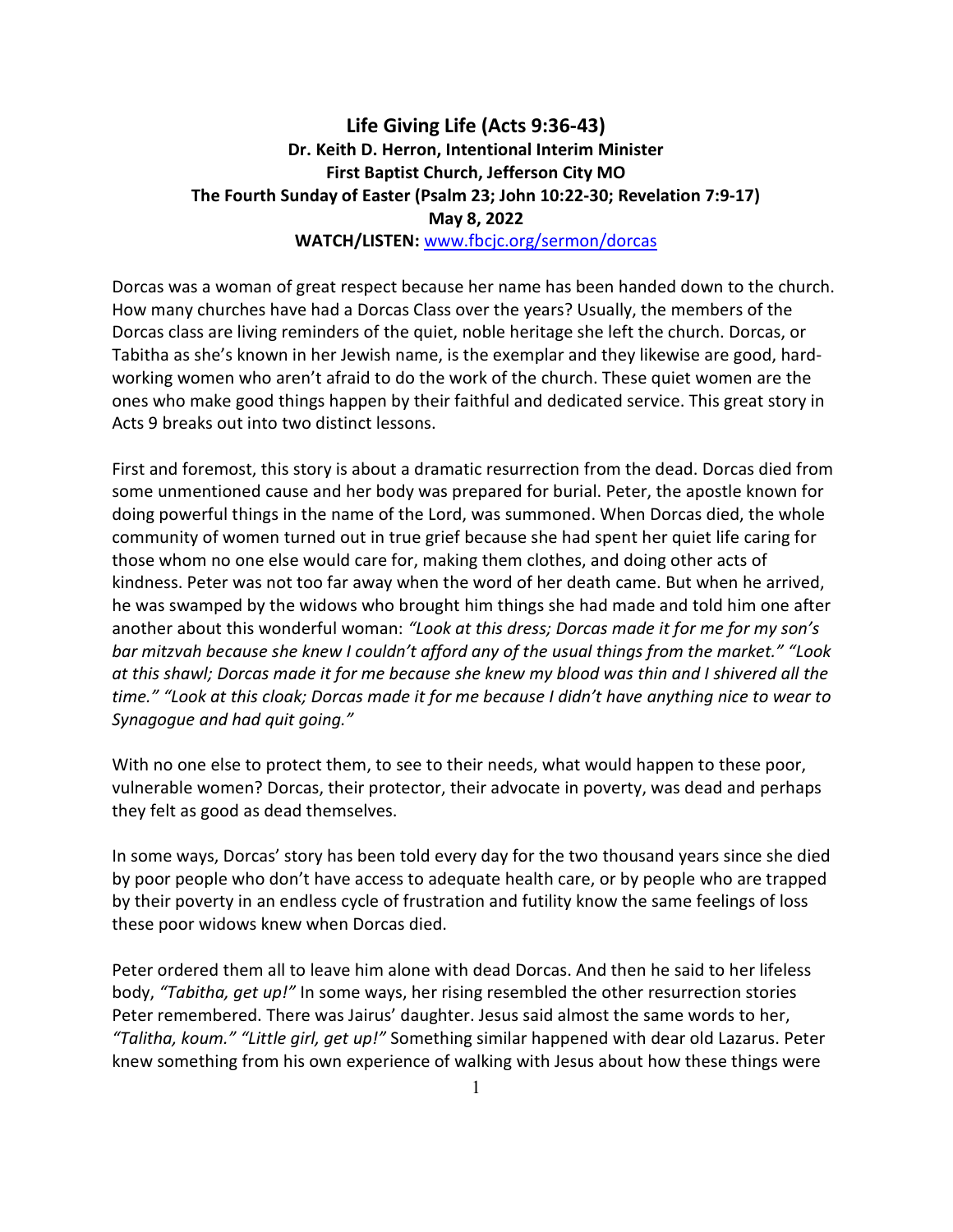done.

The second lesson of this story is the ordinariness of her life and ministry among the believers in the sea coastal city of Joppa. Since no husband is mentioned here, some have assumed she was unmarried. Dorcas had a wide ministry in the city with widows and others who were alone. And she used her seamstress talents to see they had clothing and blankets to keep them warm.

I grew up under the loving attention of a Dorcas. I spent the weekdays in my preschool years under the care of my maternal grandmother. There were three of us grandkids in her care and we were quite a handful but she always won in our assertions of freedom because ultimately, she was tougher and smarter than all of us ... always staying a step ahead of our preschool antics.

We grew up but we never outgrew our need to be cared for by her even when we had children of our own. Over the years, she loved us in simple ways. She absorbed our divorces and our mistakes in life with a steady love that understood forgiveness as a powerful medicine.

In the last years of her life, she lived in a nursing home not far from where she grew up in the farm country north of Dallas. Even though she lived to the age of 96, she found a way to maintain her lifelong commitment to be a positive gift to the world wherever she was. In the last decade of her life, she busied herself making lap quilts made of scraps of cloth she collected. These were small enough for someone like her to put over her lap to keep her legs warm when the weather was cooler. One day I asked her why she made them and she mentioned she gave them "to the old folks" who lived in her nursing home so all her neighbors could enjoy them and stay warm as well. Isn't that the spirit of Dorcas at work?

Lest you think I'm affirming this work as merely feminine work, let me remind you that this kind of service is gender free in nature. Remember our leader Jesus, "knowing the Father had given all things into his hands, and that he had come from God and was going to God, got up from the table, took off his outer robe, and tied a towel around himself"1 and washed the disciples' feet.

When Wanda and I first bought our house in Leawood, there was not a stick of furniture to put in as she and the kids were still living in San Antonio. I, on the other hand, lived there for a few weeks surviving on my Boy Scout skills camped out in this empty house. After a few days, I heard a lawn mower suspiciously close to our yard, and who was it? Bill King, an 80-year-old retiree was out in our yard pushing a mower! He didn't ask permission and he would have been happy if I didn't know it was him.

That's why when I preached Bill King's funeral nearly a decade later, I chose Dorcas as an

 $\overline{a}$ 

<sup>1</sup> John 13:3, NRSV